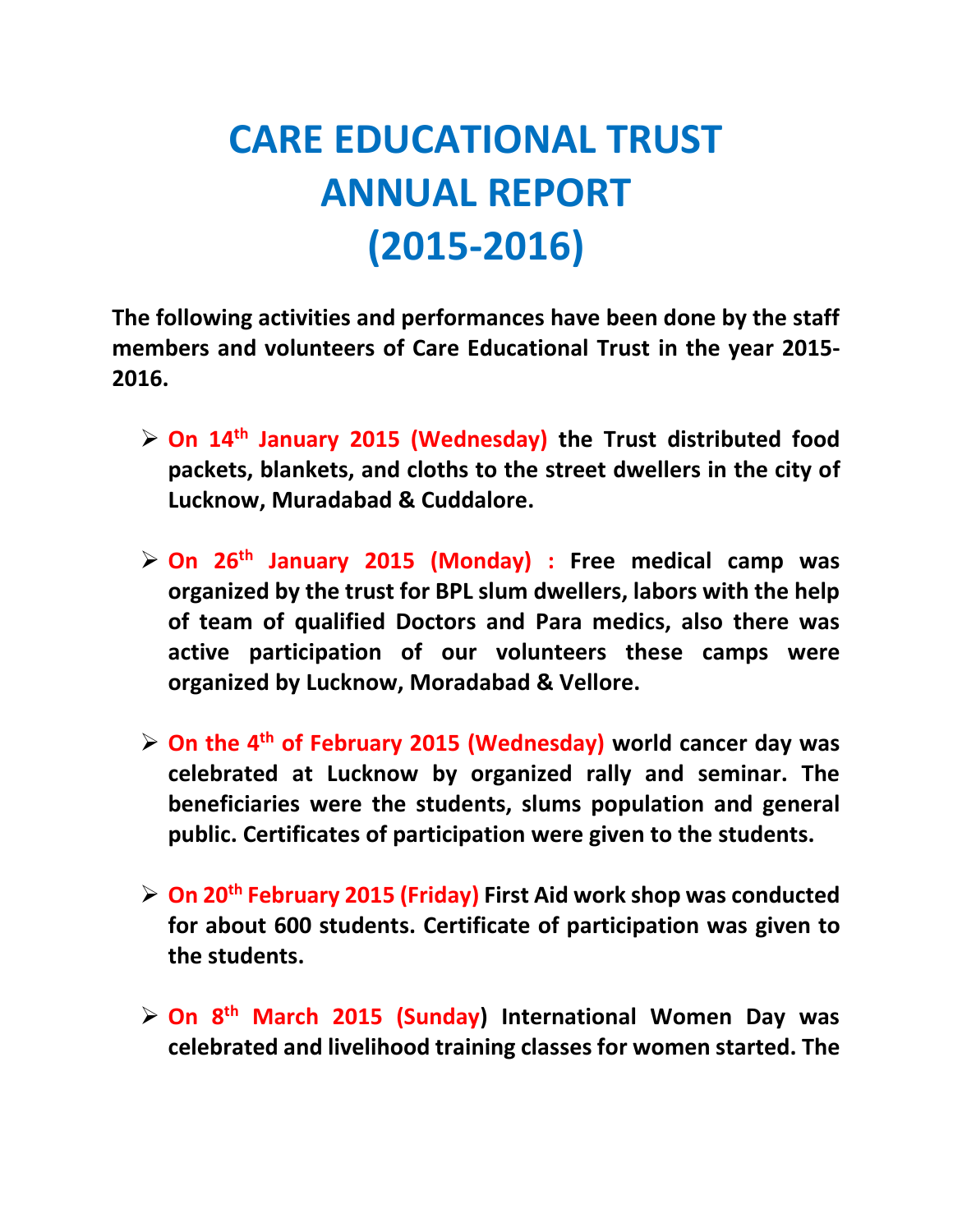**beneficiaries were economically work women, BPL, minority women.**

- **On 30th March 2015(Monday) a health nutrition free camp was organized in the sub areas of Lucknow to benefit the slum dwellers.**
- **ON 7th April 2015 (Tuesday) World Health Day was celebrated by organized health camp and awareness program in the areas of Lucknow. The beneficiaries were general public.**
- **On 14th April 2015 (Tuesday) a skill development work shop was organized for the BPL youth of slums of Lucknow.**
- **On 1st May 2015(Friday) Labor Day Anti- alcohol awareness camps and free medical checkup was organized in the slums of Lucknow. The beneficiaries were the general public of Lucknow & Barabanki.**
- **On 5th June 2015 (Friday) the world environment was celebrated by tree plantation awareness camps and work shop, drawing competition by children in Lucknow, Vellore, and Moradabad. The beneficiary was the public, student & children.**
- **On 24th July 2015 (Friday) Sanitation and hygiene seminar followed by kit distribution for BPL women of slums in Lucknow.**
- **On 15th August 2015 (Saturday) Independence Day celebration took place at Lucknow, Vellore & Moradabad. Old age people, BPL children and labour were benefitted.**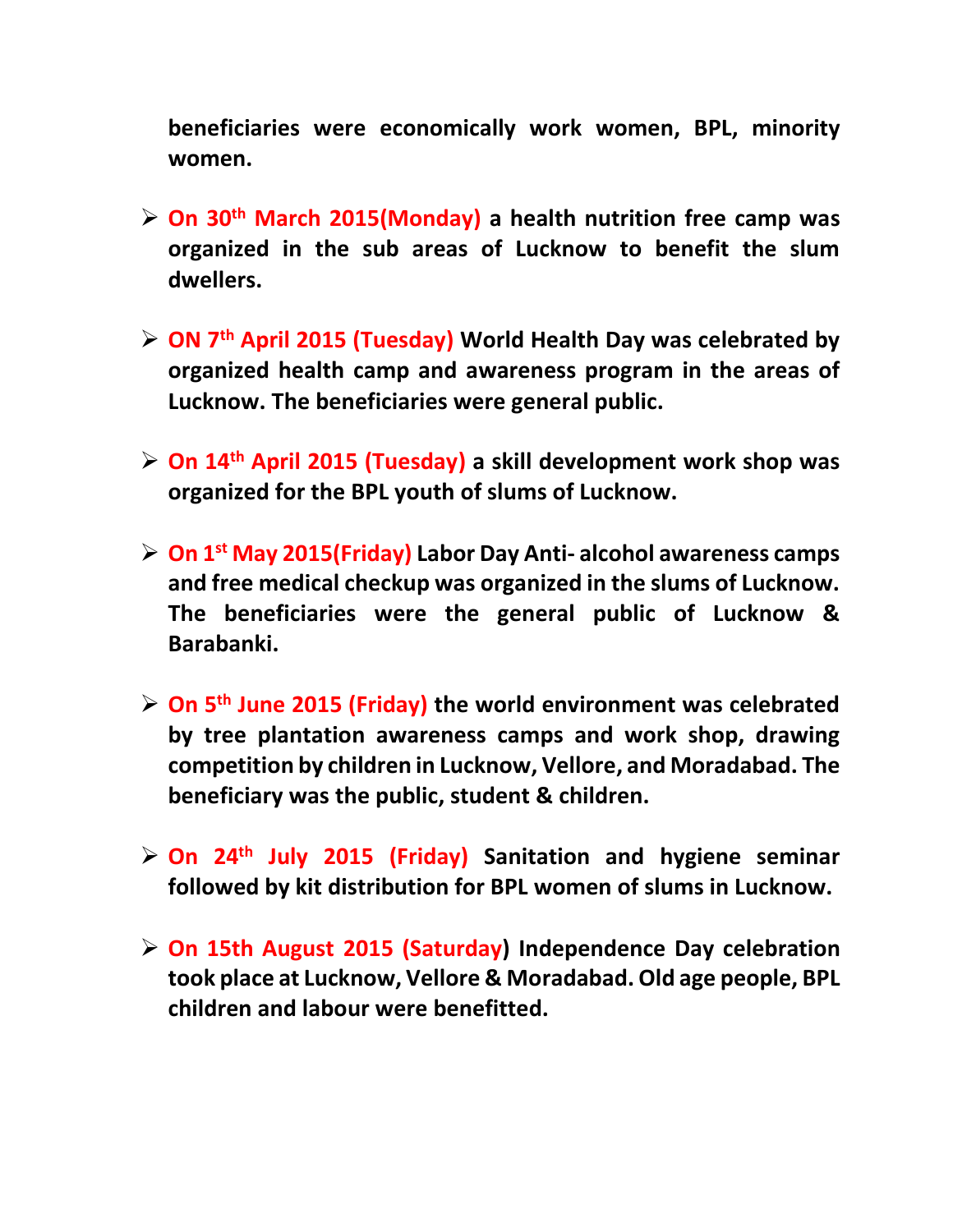- **On 5th September 2015 (Saturday) Teacher day celebrated at Moradabad, Lucknow and distribution of stationary material food packets was done to the under privileged children of slums.**
- **On 2nd October 2015(Friday) Gandhi Jayanti was celebrated and workshop on Khadi & Gandhi philosophy was organized at Lucknow & Moradabad.**
- **On 14th Nov 2015 (Saturday) the staff members and volunteers celebrated children day where a fate (Bal Mela) was organized by children of the school of the Trust.**
- **On 25th December 2015 (Friday) Christmas celebration & free respiratory was organized at Lucknow & Vellore. Food packets were distributed to slums dwellers and street children.**
- **On 26 January 2016 (Tuesday) Republic day calibration was organized at Lucknow, Moradabad, Barabanki & Vellore where food packets & sweets were distributed amongst dwellers & workers.**
- **On 4th February 2016 (Thursday) world cancer day was celebrated by organizing seminar, awareness program & rally in which the beneficiaries were general public & students.**
- **On 24th February 2016 (Wednesday) a free eye medical camp was organized public at Lucknow.**
- **On 8th March 2016(Tuesday) International women day was celebrated & a seminar on female foeticide was organized for the slums women.**